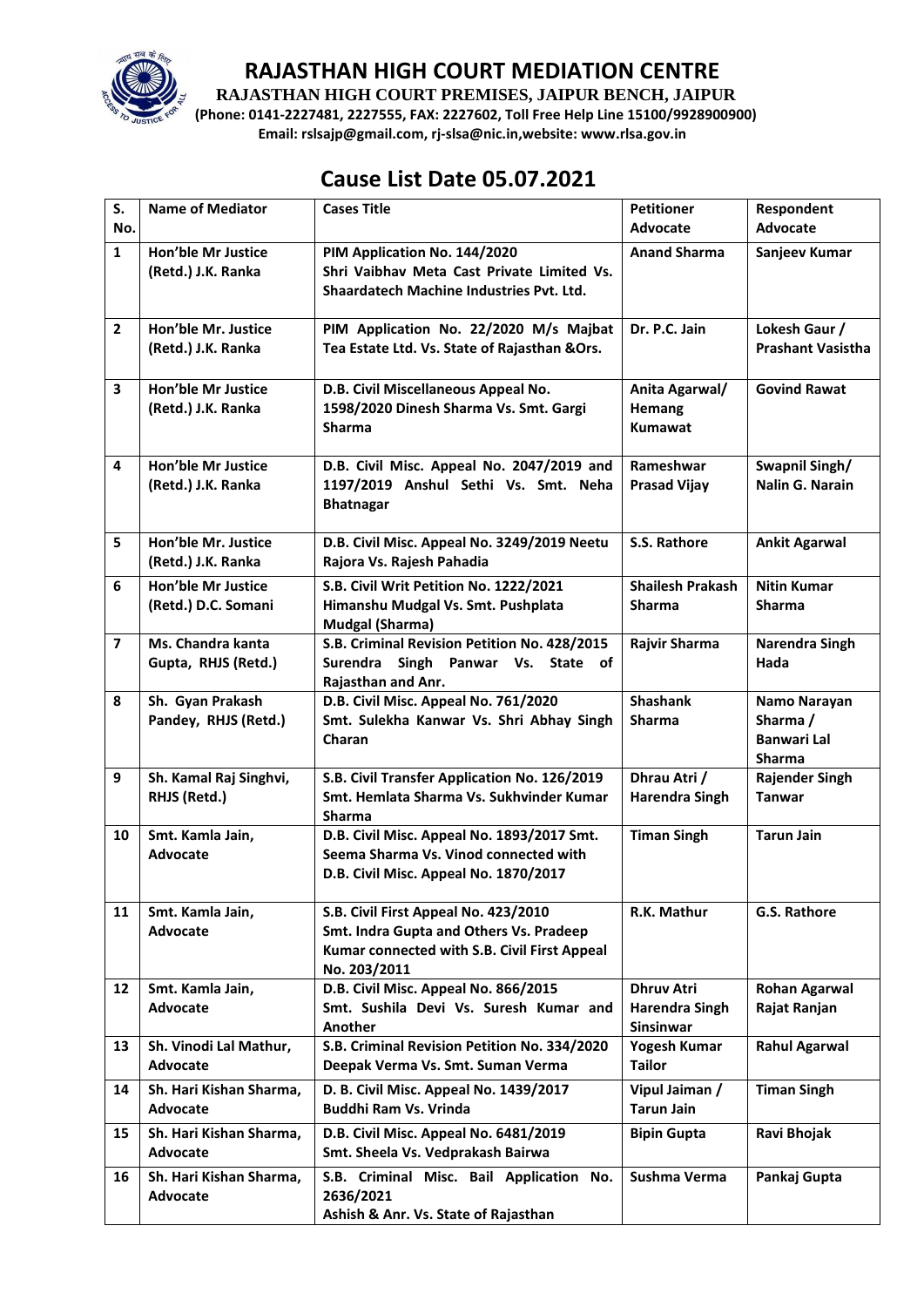

**RAJASTHAN HIGH COURT PREMISES, JAIPUR BENCH, JAIPUR**

**(Phone: 0141-2227481, 2227555, FAX: 2227602, Toll Free Help Line 15100/9928900900) Email: rslsajp@gmail.com, rj-slsa@nic.in,website: www.rlsa.gov.in**

| 17 | Sh. Manish Kumawat,<br>Advocate | D.B. Civil Miscellaneous Appeal No.<br>3407/2019 Amzad Khan Vs. Soniya Khan       | <b>Syed Sadat Ali</b>  | Naqvi Sehban<br>Najib Sahiba |
|----|---------------------------------|-----------------------------------------------------------------------------------|------------------------|------------------------------|
| 18 | Sh. Manish Kumawat,<br>Advocate | <b>Civil Transfer Application No. 19/2019</b><br>Bhavna Sharma Vs. Narendra Kumar | Anil Jain              | <b>Ankit Agrawal</b>         |
| 19 | Sh. Manish Kumawat,<br>Advocate | D.B. Civil Misc. Appeal No. 4494/2018<br>Smt. Archana Vs. Avdhesh Kumar Choudhary | <b>Rakesh Chandel</b>  | Shivraj Chauhan              |
| 20 | Sh. Raj Kumar Yadav,            | D.B.Miscellaneous Appeal No. 5096/2019                                            | Rajeev Surana          | <b>Damodar Prasad</b>        |
|    | Advocate                        | Anil Singh V/s Divya                                                              |                        | Pujari                       |
|    |                                 |                                                                                   |                        | <b>Sushil Pujari</b>         |
| 21 | Sh. Raj Kumar Yadav,            | D.B. Civil Misc. Appeal No. 3522/2019                                             | <b>Janardan Pandit</b> | Akansha Jain                 |
|    | Advocate                        | Smt. Shalini Dashora Vs. Siddharth Dashora                                        | Garge                  |                              |
| 22 | Sh. Raj Kumar Yadav,            | D.B. Civil Misc. Appeal No. 3333/2019                                             | <b>Mukesh</b>          | <b>Mukesh Sharma</b>         |
|    | Advocate                        | Ravi Kumar Gupta Vs. Khushbu Agarwal                                              | Chauhan/Abdul          |                              |
|    |                                 |                                                                                   | <b>Kalam Khan</b>      |                              |
| 23 | Sh. Raj Kumar Yadav,            | D.B.Civil Miscelaneous Appeal No.                                                 | <b>Amit Punia</b>      | Anshuman                     |
|    | Advocate                        | 2230/2014<br>Mohan Lal V/s Smt. Shikha                                            | <b>Mukesh Dudi</b>     | <b>Saxena</b>                |
|    |                                 | <b>Sharma</b>                                                                     |                        | G.P. Kumawat                 |
| 24 | Smt. Sumati Bishnoi,            | D.B. Civil Misc. Appeal No. 2595/2019                                             | <b>Jaideep Singh</b>   | <b>Mahesh Kumar</b>          |
|    | Advocate                        | Shimla Devi Vs. Shankar                                                           |                        | <b>Sharma</b>                |
|    |                                 |                                                                                   |                        |                              |
| 25 | Ms. Anita Agarwal,              | D.B. Civil Misc. Appeal No. 3066/2018                                             | <b>Ajeet Kumar</b>     | <b>Chandra Shekhar</b>       |
|    | Advocate                        | Shalu Gupta W/o Shri Rajeev Gupta D/o Shri                                        | Bhandari /             |                              |
|    |                                 | Narendra Kumar Khullar Vs. Rajeev Gupta                                           | Atul Bhardwaj          |                              |
|    |                                 | S/o Late Shri R. K. Gupta                                                         |                        |                              |
| 26 | Ms. Raj Sharma,                 | S.B. Civil Misc. Stay Application No.                                             | Sunil Kumar Jain       | <b>Bipin Gupta</b>           |
|    | <b>Advocate</b>                 | 1583/2020 In S.B. Civil First Appeal No.                                          |                        |                              |
|    |                                 | 564/2020 Bacchu Singh Jain Vs. Magan                                              |                        |                              |
|    |                                 | <b>Chand Jain</b>                                                                 |                        |                              |
| 27 | Sh. Alok Garg,                  | D.B. Civil Misc. Appeal No. 2726/2018                                             | <b>Mahesh Gupta</b>    | A.C. Upadhyay                |
|    | <b>Advocate</b>                 | Mukut Bihari Gupta @ Sandeep Vs. Smt.                                             |                        |                              |
|    |                                 | Sunita Khandelwal @ Sonu                                                          |                        |                              |
| 28 | Sh. J.P. Gupta,                 | D.B. Civil Misc. Appeal No. 3775/2019                                             | <b>Samarth Sharma</b>  | Ranjana Sharma               |
|    | <b>Advocate</b>                 | Rajkumar Vs. Smt. Krishna Singh                                                   |                        |                              |
| 29 | <b>Sh. Arvind Kumar</b>         | D.B.Civil Miscellaneous Appeal No. 457/2020                                       | Neeraj Sharma          | Subhash sharma               |
|    | Pareek, Advocate                | Suman Devi V/s Lalchand Raigar                                                    |                        |                              |
|    |                                 |                                                                                   |                        |                              |
| 30 |                                 | PIM Application No. 80/2021                                                       | Dr. P.C. Jain          |                              |
|    |                                 | Adinath Floor Mills Pvt. Ltd. Vs. Ayush                                           |                        |                              |
|    |                                 | <b>Trading Co.</b>                                                                |                        |                              |
| 31 |                                 | PIM Application No. 75/2021                                                       | Deepak Bishnoi         |                              |
|    |                                 | M/s Sunshine Food Products Vs. M/s K.S.                                           |                        |                              |
|    |                                 | <b>Marketing</b>                                                                  |                        |                              |
| 32 |                                 | PIM Application No. 74/2021                                                       | Deepak Bishnoi         |                              |
|    |                                 | M/s Sunshine Food Products Vs. M/s S.K.                                           |                        |                              |
|    |                                 | <b>Marketing</b><br>PIM Application No. 72/2021                                   |                        |                              |
| 33 |                                 | AH International Vs. City Mall Vikash Pvt.                                        | <b>Nishant Soni</b>    |                              |
|    |                                 | Ltd. & Anr.                                                                       |                        |                              |
| 34 |                                 | PIM Application No. 71/2021                                                       | <b>Nishant Soni</b>    |                              |
|    |                                 | AH International Vs. Piccadily Hotels Pvt.                                        |                        |                              |
|    |                                 | Ltd. & Anr.                                                                       |                        |                              |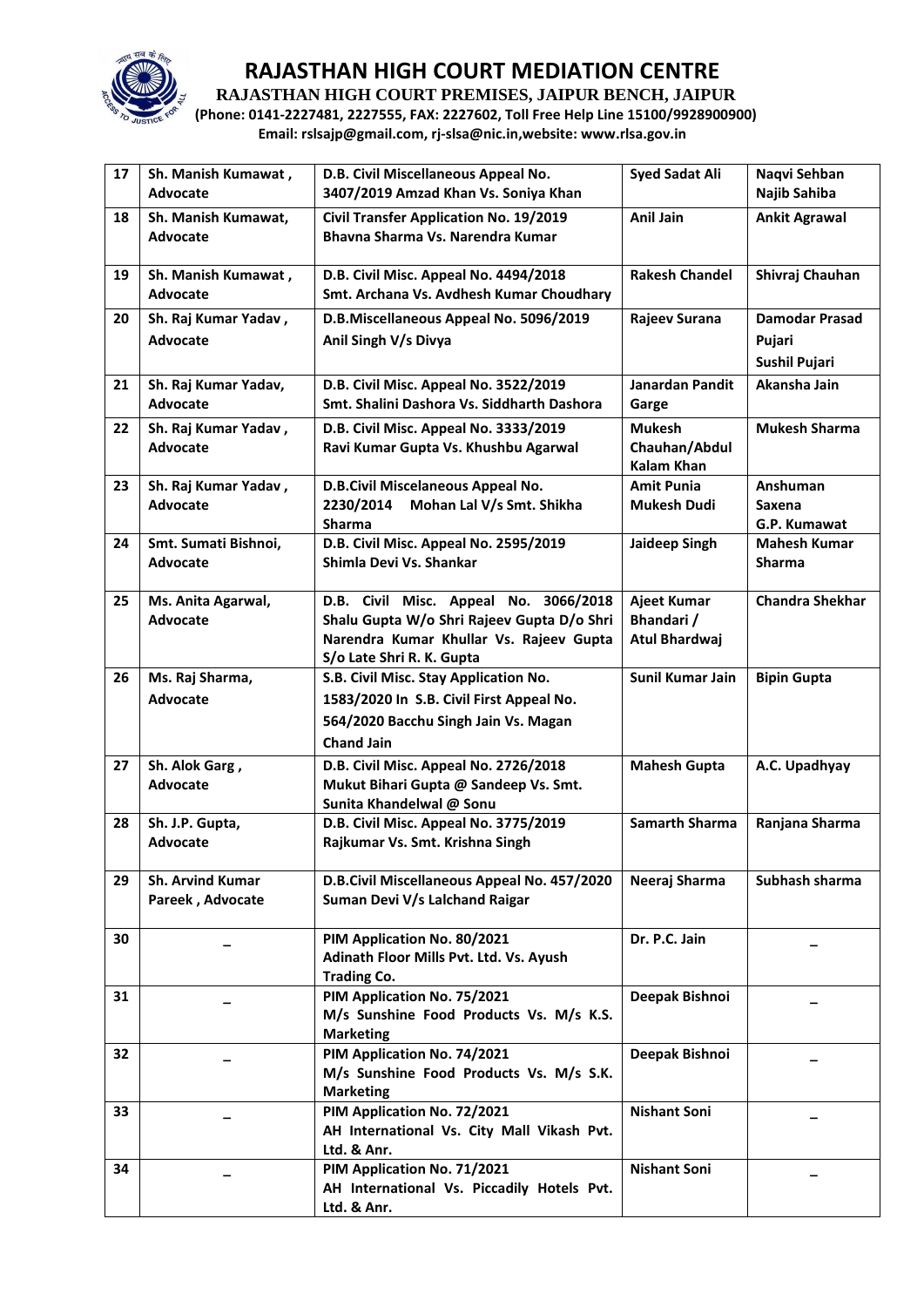

**RAJASTHAN HIGH COURT PREMISES, JAIPUR BENCH, JAIPUR**

**(Phone: 0141-2227481, 2227555, FAX: 2227602, Toll Free Help Line 15100/9928900900) Email: rslsajp@gmail.com, rj-slsa@nic.in,website: www.rlsa.gov.in**

| 35 | PIM Application No. 65/2021<br>UCO Bank Vs. M/s Prem Chand & Anr.                                                                | J.M Jain                  |  |
|----|----------------------------------------------------------------------------------------------------------------------------------|---------------------------|--|
| 36 | PIM Application No. 66/2021<br>UCO Bank Vs. M/s Thadi Restraurant & Anr.                                                         | J.M. Jain                 |  |
| 37 | PIM Application No. 53/2021<br>DB Corp Ltd. Vs. VN Buildtech Private<br>Limited                                                  | <b>Prateek</b><br>Kedawat |  |
| 38 | PIM Application No. 42/2021<br>M/s Mangala Ispat (Jaipur) Limited Vs. M/s<br>Transons Overseas (India) Private Limited &<br>Anr. | <b>Ankit Bishnoi</b>      |  |

**Learned Advocates are requested to get such matters referred to Mediation Centre, which in their opinion can be mutually settled by the parties on persuasion by trained Mediators, especially the matters arising out of matrimonial/ family disputes – divorce petitions, maintenance, custody of children, suit for injunction and/or declaration, partition, specific performance, recovery of possession, money suits, disputes between the landlord and tenant, Negotiable Instruments Act, Company matters and the matters of like nature. Learned Advocates may also provide the list of such cases to the Registrar (Judicial) Hon'ble Rajasthan High Court, Bench at Jaipur.** 

 **By Order** 

 **Special Secretary (Mediation & Arbitration) Rajasthan State Legal Services Authority Jaipur**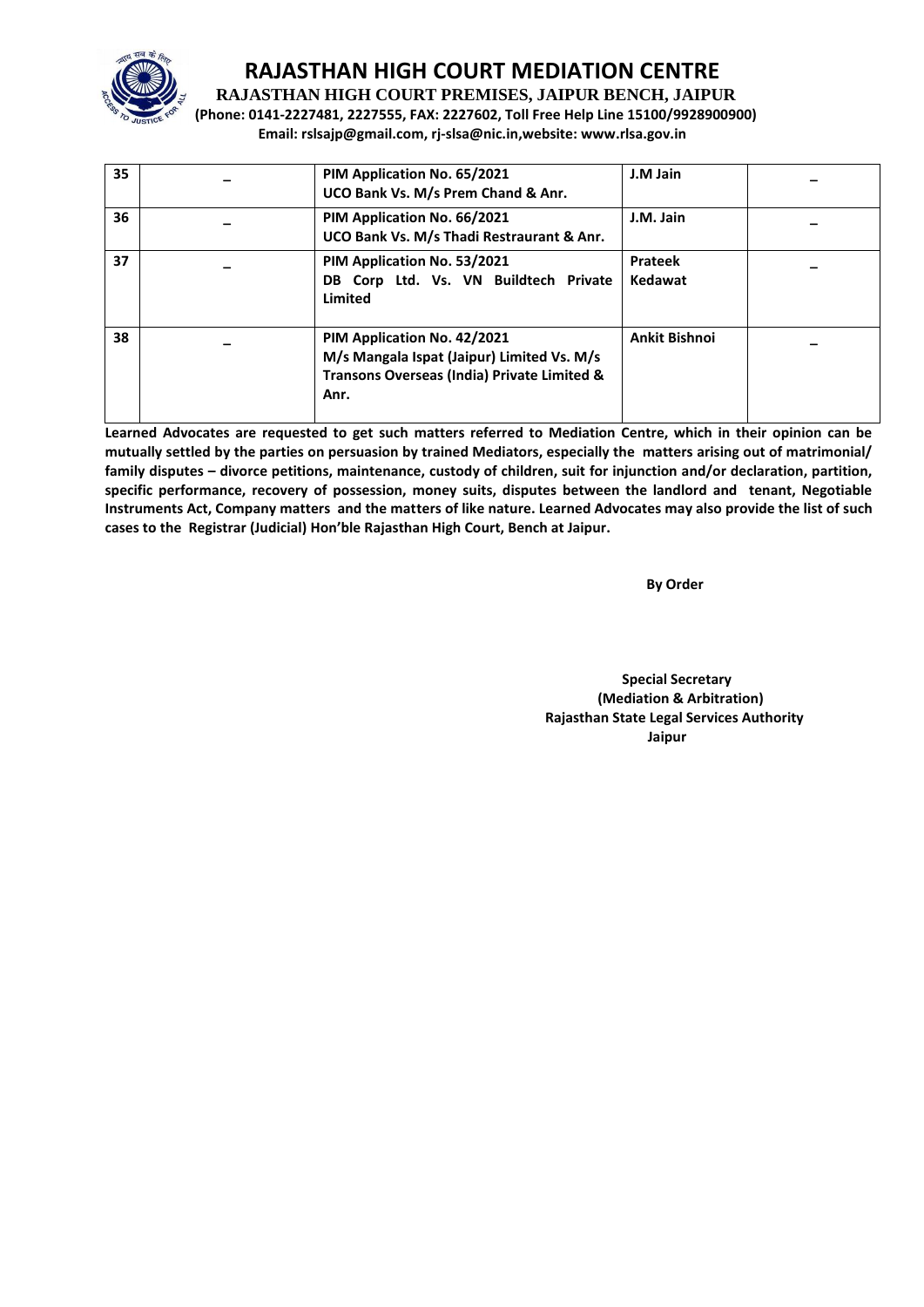

**RAJASTHAN HIGH COURT PREMISES, JAIPUR BENCH, JAIPUR**

**(Phone: 0141-2227481, 2227555, FAX: 2227602, Toll Free Help Line 15100/9928900900) Email: rslsajp@gmail.com, rj-slsa@nic.in,website: www.rlsa.gov.in**

# **Cause List Date 06.07.2021**

| S.<br>No.      | <b>Name of Mediator</b>                     | <b>Cases Title</b>                                                                                                                           | <b>Petitioner</b><br>Advocate                          | Respondent<br><b>Advocate</b>                       |
|----------------|---------------------------------------------|----------------------------------------------------------------------------------------------------------------------------------------------|--------------------------------------------------------|-----------------------------------------------------|
| $\mathbf{1}$   | Sh. Kamal Raj Singhvi,<br>RHJS (Retd.)      | D.B. Civil Miscellaneous Appeal No.<br>3697/2014 Smt. Maya Saini Vs Jagdish Saini                                                            | Rajesh Sharma                                          | Hari Kishan<br><b>Sharma</b>                        |
| $\overline{2}$ | Sh. Swaraj Sharma<br>Advocate               | S.B. Civil Second Appeal No. 361/2008<br>connected with S.B. Civil Second Appeal No.<br>363/2008 Babu Lal Vs. Chetram                        | Sangeeta<br><b>Sharma</b>                              | <b>Anil Jain</b>                                    |
| 3              | Sh. Sudesh Bansal,<br><b>Advocate</b>       | D.B.Miscellaneous Appeal No. 2332/2019<br>Khushboo V/s Manoj                                                                                 | N.S. Dhakad                                            | Sanjay Kumar<br><b>Singhal</b>                      |
| 4              | Sh. Raj Kumar Yadav,<br><b>Advocate</b>     | D.B. Civil Misc. Appeal No. 1758/2019<br>Suresh Vs. Smt. Meeera                                                                              | Sandeep Kumar<br><b>Sharma</b>                         | <b>Tej Singh</b>                                    |
| 5              | Sh. J.P. Gupta, Advocate                    | D.B. Civil Misc. Appeal No. 551/2021<br>Smt. Mamta Gupta Vs. Pawan Gupta                                                                     | P.S. Rajawat                                           | R.K. Daga                                           |
| 6              | Sh. J.P. Gupta, Advocate                    | D.B. Civil Misc. Appeal No. 1715/2020<br>Lokesh Kumar Vs. Smt. Sunita                                                                        | <b>Dhruv Atrey</b><br><b>Harendra Singh</b>            | <b>Anoop Dhand</b>                                  |
| $\overline{7}$ | <b>Sh. Arvind Kumar</b><br>Pareek, Advocate | D.B. Civil Miscellaneous Appeal No.<br>1027/2020 Smt. Priyanka Meena Vs. Shri<br>Deepak Taaji                                                | <b>Amir Ajiz</b>                                       | L.L. Gupta                                          |
| 8              | Sh. Vikas Jain<br>Advocate                  | D.B. Civil Misc. Appeal No. 5353/2019<br>Sunita Vs. Krishan Kumar                                                                            | <b>Ripu Daman</b><br><b>Singh Naruka</b><br>Ginni Jain | <b>Ajit Maloo</b><br>Vishnu Bohra                   |
| 9              | Sh. Ajay Kumar Bajpai,<br><b>Advocate</b>   | D.B. Civil Misc. Appeal No. 2031/2019 Pankaj<br>Mishra Vs. Smt. Nutan Mishra                                                                 | <b>Nitin Kumar</b><br><b>Sharma</b>                    | <b>Pallav Sharma</b>                                |
| 10             | Sh. P.K. Kasliwal<br><b>Advocate</b>        | D.B. Civil Misc. Appeal No. 1044/2020<br>Ashish Sharma Vs. Smt. Sapna Sharma                                                                 | <b>Abdul Majeeb</b><br><b>Khan</b>                     | Ms. Nidhi<br>Khandelwal /<br>Satyam<br>Khandelwal   |
| 11             | Ms. Raj Sharma,<br><b>Advocate</b>          | D.B. Civil First Appeal No. 1164/2019<br>M/s Shekhawati Heritage Hotels And Resorts<br>Pvt Ltd & Anr. Vs. M/s Ratan Das Gupta And<br>Company | <b>Ankit Totuka</b>                                    | Rahul Agarwal                                       |
| 12             | Ms. Alka Bhatnagar,<br><b>Advocate</b>      | S.B. Criminal Revision Petition No. 254/2020<br>Gorky Sharma Vs. Chiti Trivedi                                                               | <b>Mukesh Pal</b><br>Jadoun                            | K.N. Sharma                                         |
| 13             | Sh. Ashok Sharma<br>Advocate                | D.B. Civil Misc. Appeal No. 3427/2019<br>Jagdish Prasad Sharma Vs. Smt. Hemlata                                                              | <b>Alok Chaturvedi</b>                                 |                                                     |
| 14             | Smt. Sumati Bishnoi,<br>Advocate            | D.B. Civil Misc. Appeal No. 1330/2015<br>GayatriKumariMeena Vs. MordhwajMeena                                                                | <b>Amit Dadhich</b>                                    | <b>Shailesh Prakash</b><br>Sharma / Ganesh<br>Gupta |
| 15             | Sh. Ashwani Chobisa,<br>Advocate            | D.B. Civil Misc. Appeal No. 4328/2019<br>Smt. Chitrangi Vs. Ayush Dwivedi                                                                    | <b>Rahul Agarwal</b>                                   | <b>Mukesh Sharma</b>                                |
| 16             |                                             | PIM Application No. 40/2021<br>Pundrikaksh Granites Pvt. Ltd. Vs. Jennex                                                                     | Ankit Bishnoi                                          |                                                     |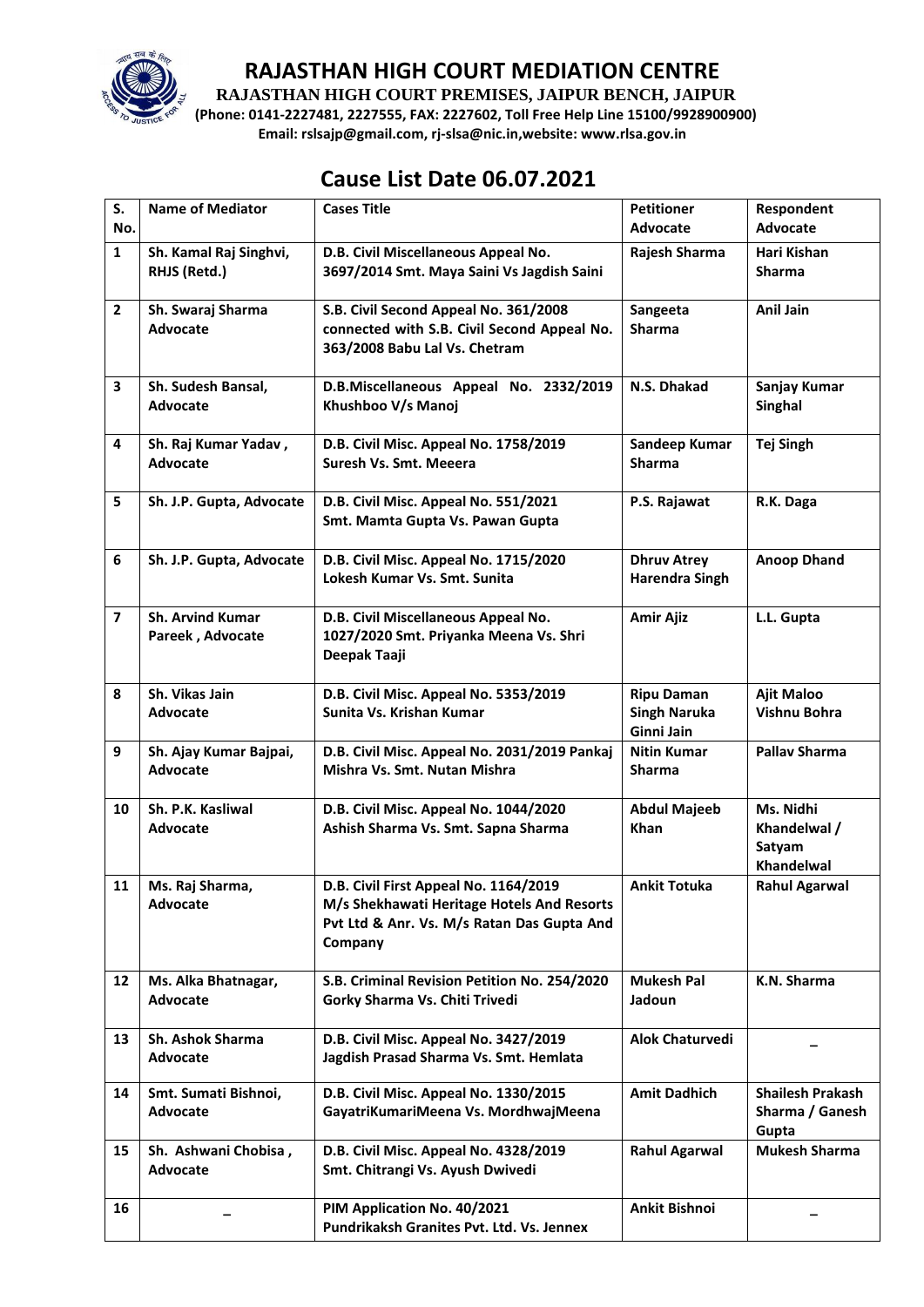

**RAJASTHAN HIGH COURT PREMISES, JAIPUR BENCH, JAIPUR**

**(Phone: 0141-2227481, 2227555, FAX: 2227602, Toll Free Help Line 15100/9928900900) Email: rslsajp@gmail.com, rj-slsa@nic.in,website: www.rlsa.gov.in**

|    | Granites Industries Pvt. Ltd.                                                                                                     |                               |                                     |
|----|-----------------------------------------------------------------------------------------------------------------------------------|-------------------------------|-------------------------------------|
| 17 | PIM Application No. 58/2021<br>M/s Neutech Builders Vs. The Housing<br><b>Commissioner, Rajasthan Housing Board &amp;</b><br>Anr. | Anil Kumar Jha                |                                     |
| 18 | PIM Application No. 83/2021<br>M/s S.D. Engineering Works Vs. Shivshankar<br><b>Smelters Private Limited &amp; Anr.</b>           | <b>Anand Sharma</b>           |                                     |
| 19 | PIM Application No. 81/2021<br>M/s B.R. Industries Vs. Goverdhan Crushers<br>& Minerals                                           | <b>Anand Sharma</b>           |                                     |
| 20 | PIM Application No. 82/2021<br>M/s B.R. Industries Vs. Shivshankar<br><b>Smelters Private Limited &amp; Anr.</b>                  | <b>Anand Sharma</b>           |                                     |
| 21 | PIM Application No. 52/2021<br>Project Director, RSRDCC Ltd. & Anr. Vs. M/s<br><b>Triangle Creative Project JV</b>                | V.P. Mathur                   | <b>Sanjog Kaml</b><br><b>Sharma</b> |
| 22 | PIM Appliaction No. 15/2021<br>M/s Dev Mohan & Bros. Vs. M/s Jitendra<br><b>Trading Co.</b>                                       | Shubham<br><b>Maheshwari</b>  |                                     |
| 23 | PIM Application No. 46/2021<br>M/s Jagdish Prasad Agarwal Vs. The<br>Executive Engineer - III, UIT & Ors.                         | <b>Devidutt Sharma</b>        |                                     |
| 24 | PIM Application No. 57/2021<br>M/s Pinkcity Engineering & Trading Co. Vs.<br>Nipra Engineering & Anr.                             | Sanjog Kumar<br><b>Sharma</b> |                                     |
| 25 | PIM Application No. 45/2021<br>Bank of Baroda Vs. Mrs. Sharanjeet Kaur<br>Sahni & Anr.                                            | <b>Ram Naresh</b><br>Vijay    |                                     |
| 26 | PIM Application No. 47/2021<br><b>Bank of Baroda Vs. Shrikant Sharma</b>                                                          | <b>Ram Naresh</b><br>Vijay    |                                     |
| 27 | PIM Application No. 51/2021<br>Project Director, RSRDCC Ltd. & Anr. M/s Om<br>Prakash Agarwal                                     | V.P. Mathur                   |                                     |
| 28 | PIM Application No. 94/2021<br>M/s Gayatri Metalloid Vs. M/s Mateshwari<br><b>Construction Company</b>                            | <b>Anand Sharma</b>           |                                     |
| 29 | PIM Application No. 93/2021<br>M/s Vinayak International Vs. M/s<br><b>Mateshwari Construction Company</b>                        | <b>Anand Sharma</b>           |                                     |
| 30 | PIM Application No. 41/2021<br>Anokhi Builders Private Limited Vs. Director,<br>Department of Archaeology & Museums &<br>Anr.     | Jitendra<br>Mitrucka          |                                     |